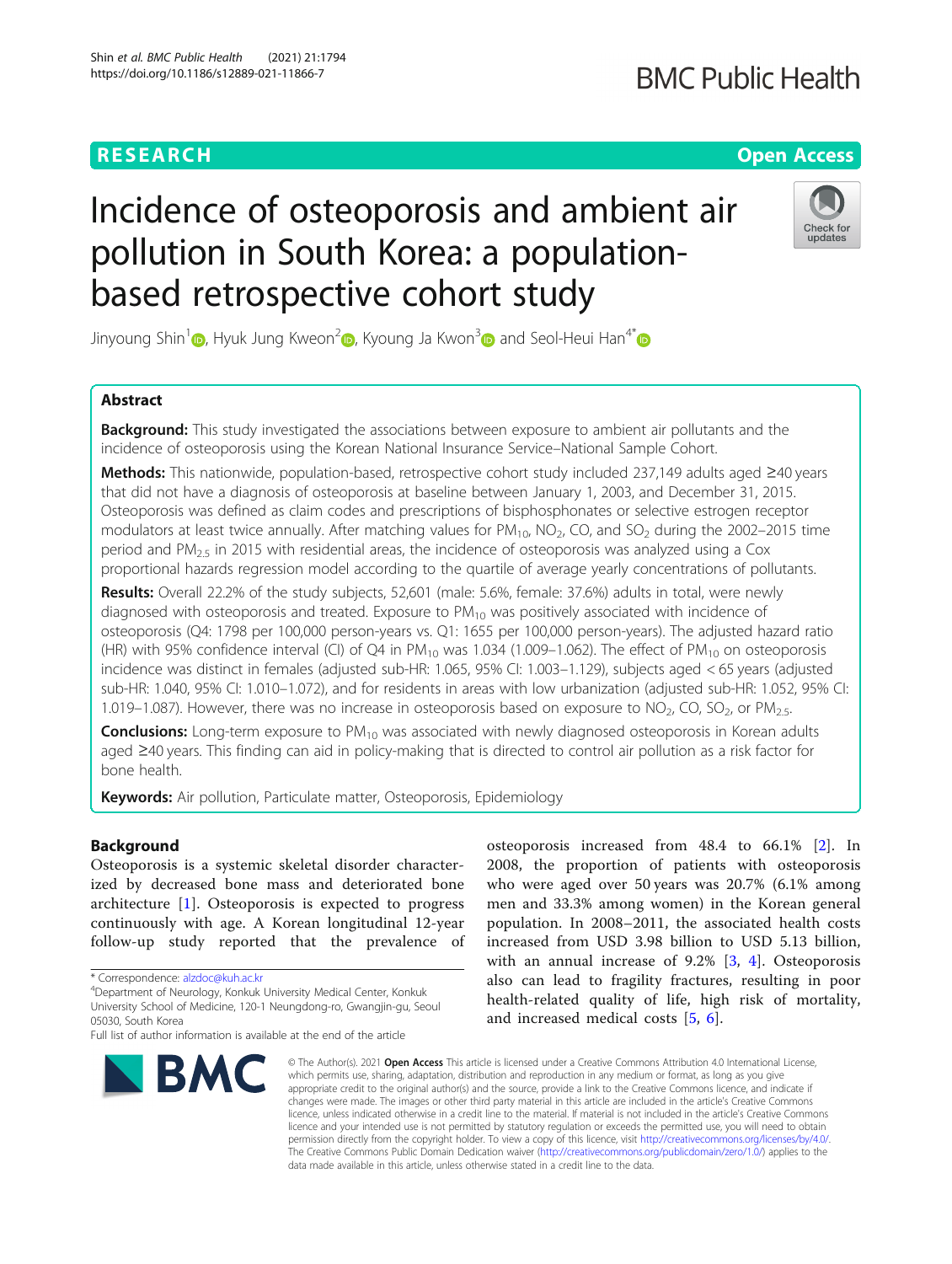Some of the well-known risk factors for osteoporosis are malnutrition, lifestyle, medications such as corticosteroids, and inherent characteristics such as old age and female sex [\[7](#page-7-0)]. Exposure to ambient air pollution, which includes particulate matter (PM) ≤10  $\mu$ m (PM<sub>10</sub>) and ≤  $2.5 \,\mu m$  (PM<sub>2.5</sub>) in size, nitrogen dioxide (NO<sub>2</sub>), carbon monoxide (CO), and sulfur dioxide  $(SO<sub>2</sub>)$ , has been recognized as a serious medical issue. Several studies have shown a relationship between air pollution and osteo-porosis [[8](#page-7-0)–[12](#page-7-0)]. Ten-year exposure to CO and  $NO<sub>2</sub>$  in 36,608 Taiwanese individuals and to PM and  $NO<sub>2</sub>$  in 8033 Chinese rural populations was reported to increase the risk of osteoporosis  $[8, 9]$  $[8, 9]$  $[8, 9]$  $[8, 9]$  $[8, 9]$ . However, the associations between air pollutants and the incidence of osteoporosis were heterogeneous according to age, sex, exposure duration, or bone health indicators [\[10](#page-7-0), [11](#page-7-0)]. In the Oslo Health Study from 2000 to 2001, osteoporosis was not associated with air pollution in women and men 59 to 60 years of age [[10\]](#page-7-0). Air pollution was associated with vitamin D deficiency but not with bone-turnover markers in serum of Tehran adolescents [[11](#page-7-0)]. Long-term exposure to  $PM_{2.5}$  and  $PM_{10}$  among 590 Norwegian older men increased the risk of decreased bone mineral density  $(BMD)$  [\[12](#page-7-0)]. However, the associations in different ages or women are unknown because the study only evaluated men born between 1924 and 1925. Therefore, there is a need for nationwide population-based studies that include the general population.

This study aimed to determine the association between long-term exposure to air pollutants and newly diagnosed osteoporosis using a national database.

#### Methods

#### Data sources

This was a nationwide, population-based, retrospective, cohort study that used data from the Korean Health Insurance Service (NHIS)–National Sample Cohort (NHIS–NSC). The mandatory social National Health Insurance Service includes almost the entire Korean population (97.2%, approximately 50 million individuals). For this study, we used NHIS–NSC data with a systematic stratified random sample of 1 million people (representing approximately 2% of the total population in 2002,  $n = 1,025,340$ , with proportional allocation based on administrative district according to participant age (18 groups), sex (male, female), income level (41 groups), and total annual medical expenses [\[13](#page-7-0)]. The cohort consisted of residence distribution across 16 regions in Korea from 2002 to 2013. During the follow-up years in the sample cohort, the change in initial residence was 0– 0.3% [\[13\]](#page-7-0). The NHIS claims data included information on diagnosis, procedures, and prescriptions, as identified by the International Classification of Diseases, Tenth Revision (ICD-10) codes, and by the Korean Drug and Anatomical Therapeutic Chemical Codes. This study was approved by the Institutional Review Boards (IRBs) of the Clinical Research Ethics Committee of Konkuk University Medical Center, Seoul, Korea (KUH 2019–05- 017).

#### Study participants

We included 246,885 participants after excluding those younger than 40 years in the NHIS–NSC data in 2002  $(n = 500,643)$ , those with a residence change during 2002–2015 ( $n = 149,564$ ), and those determined to be ineligible due to factors such as death or emigration  $(n =$ 128,248), because the NHIS–NSC replaces disqualified people with infants. A total of 237,149 individuals was included in the final analysis after excluding participants with missing data on income level ( $n = 5712$ ) and those who had an osteoporosis diagnosis in 2002 ( $n = 4024$ ) (Fig. [1](#page-2-0)).

Index date was defined as the date of the first diagnosis of osteoporosis. Osteoporosis was defined as a confirmed diagnosis by a physician (ICD-10; M80–M82) and subsequent treatment with either bisphosphonate such as alendronate, risedronate, ibandronate, or zoledronate or selective estrogen receptor modulator (SERM) such as raloxifene or bazedoxifene, at least twice annually between January 1, 2003, and December 31, 2015.

#### Air pollutant variables

We determined the average concentrations of  $PM_{10}$ ,  $NO<sub>2</sub>$ , CO, and  $SO<sub>2</sub>$  measured every hour from 2002 to 2015, at the Korean Air Pollutants Emission Service. Because  $PM_{2.5}$  has been measured in Korea since 2015, we used the average concentration in 2015. The air pollutants were measured at 268 nationwide surveillance stations, which cover most living areas of the South Korean population, except mountains or green areas. Residential five-digit codes that were designated as "Si," "Do," "Gun," and "Gu" were used to match the location of the air pollution surveillance stations. We calculated the quartile of average yearly concentrations of all pollutants.

PM<sub>10</sub> and PM<sub>2.5</sub> were measured using a β-ray attenuation system (PM − 711D, DONGIL GREENSYS, Seoul, Korea).  $NO<sub>2</sub>$  was measured using a chemiluminescence instrument (CM2041, APM ENGINEERING CO., LTD, Gyeonggi–do, Korea). CO was measured using a nondispersive infrared sensor (ZKJ, DONGIL GREENSYS, Seoul, Korea).  $SO_2$  was measured using an ultraviolet (UV) fluorescence system (CM2050, APM ENGINEER-ING CO., LTD, Gyeonggi–do, Korea). Measurements of all air pollutants were performed according to the standard operating procedure of the Korean Air Pollutants Emission Service of the National Institute of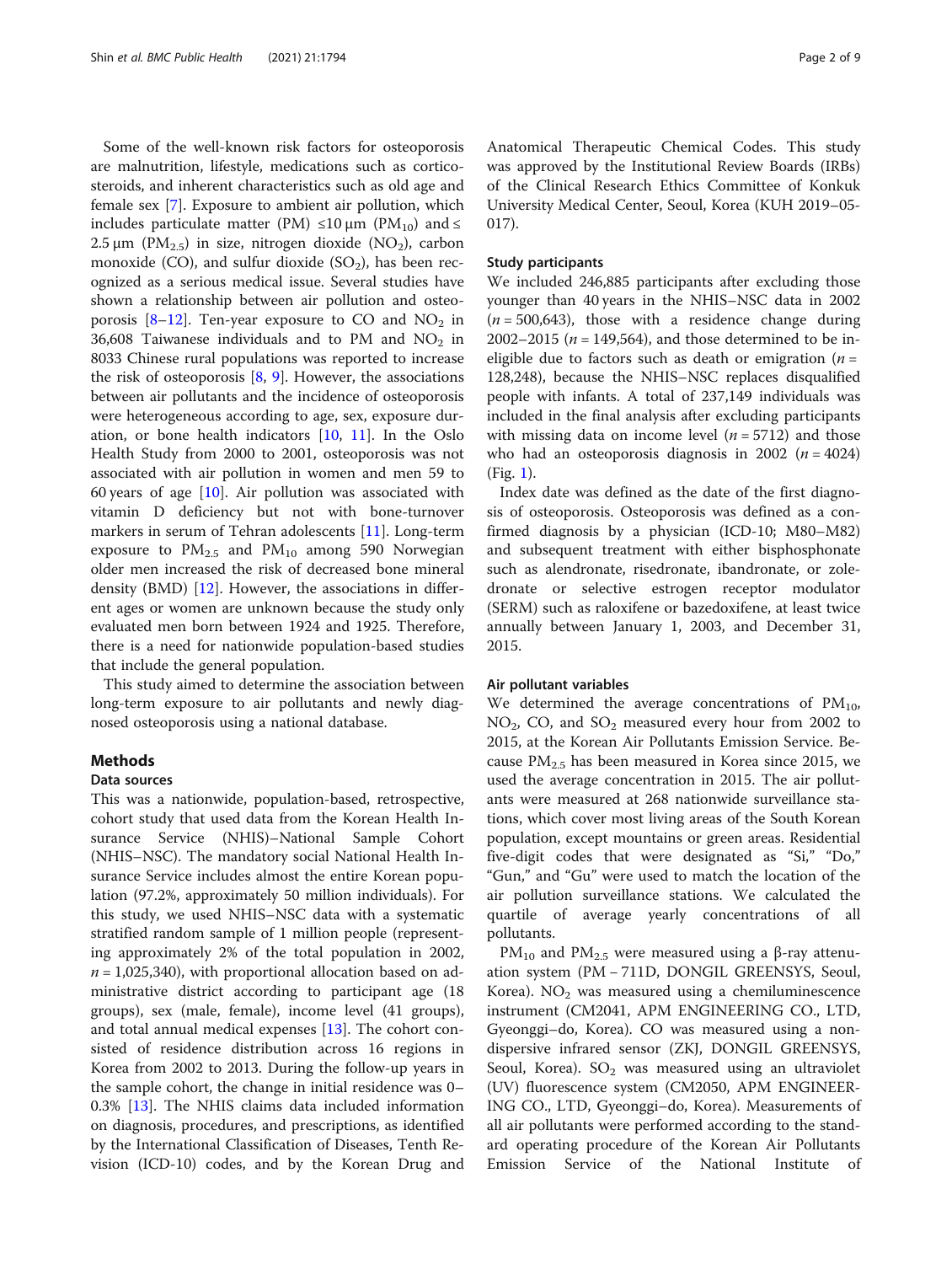<span id="page-2-0"></span>

Environmental Research (Incheon, South Korea). The levels of air pollutants and data for meteorological parameters (2003–2015), including annual average temperature, total rainfall, and wind speed, are presented in Table 1.

# Other variables

Age was calculated from the participant's birth year until 2002. Insurance units were divided into 11 categories

Table 1 Air pollutants and meteorological data

(10: national health insurance, one: medical aid) based on income status and was divided into two groups (low: 1–5 and medical aid, high: 6–10) and considered as income divisions. The changes in average health insurance level were negligible during the study period [[13\]](#page-7-0). The residential area was classified into two groups for subgroup analysis: 1) Seoul and the six biggest cities were classified as "high urbanization" areas, and 2) other areas were classified as "less urbanization." The following

| <b>Variables</b>                           | Mean | SD   | <b>IQR</b> | <b>Percentiles</b> |      |      |      |                |
|--------------------------------------------|------|------|------------|--------------------|------|------|------|----------------|
|                                            |      |      |            | <b>Minimum</b>     | 25th | 50th | 75th | <b>Maximum</b> |
| Air pollution                              |      |      |            |                    |      |      |      |                |
| PM <sub>2.5</sub> , $\mu$ g/m <sup>3</sup> | 23.1 | 4.4  | 7.0        | 16.0               | 20.3 | 22.0 | 27.3 | 30.0           |
| PM <sub>10</sub> , $\mu$ g/m <sup>3</sup>  | 53.0 | 4.9  | 9.1        | 44.8               | 48.5 | 52.4 | 57.6 | 61.0           |
| CO, 10 ppm                                 | 5.9  | 0.7  | 1.1        | 5.2                | 5.3  | 5.6  | 6.4  | 7.0            |
| $SO2$ , ppb                                | 5.7  | 0.5  | 0.7        | 4.7                | 5.3  | 5.7  | 6.0  | 6.4            |
| $NO2$ , ppb                                | 25.3 | 1.9  | 2.1        | 23.0               | 24.0 | 25.0 | 26.1 | 29.1           |
| Annual average weather conditions          |      |      |            |                    |      |      |      |                |
| Temperature, °C                            | 12.8 | 0.6  | 1.1        | 12.0               | 12.2 | 12.9 | 13.3 | 13.6           |
| Rainfall, mm                               | 1486 | 395  | 444        | 792                | 1320 | 1451 | 1764 | 2044           |
| Wind speed, m/s                            | 2.48 | 0.24 | 0.3        | 2.0                | 2.4  | 2.45 | 2.7  | 2.8            |

SD Standard deviation, IQR Interquartile range. Levels of particulate matter < 10  $\mu$ m (PM<sub>10</sub>), sulfur dioxide (SO<sub>2</sub>), nitrogen dioxide (NO<sub>2</sub>), and carbon monoxide (CO) were measured between 2002 and 2015. Particulate matter < 2.5 μm (PM<sub>2.5</sub>) was measured in 2015. Temperature, rainfall, and wind speed were measured between 2003 and 2015. Korea Meteorological Administration, Seoul, Korea (<https://data.kma.go.kr/climate/extremum/selectExtremumList.do?pgmNo=103>)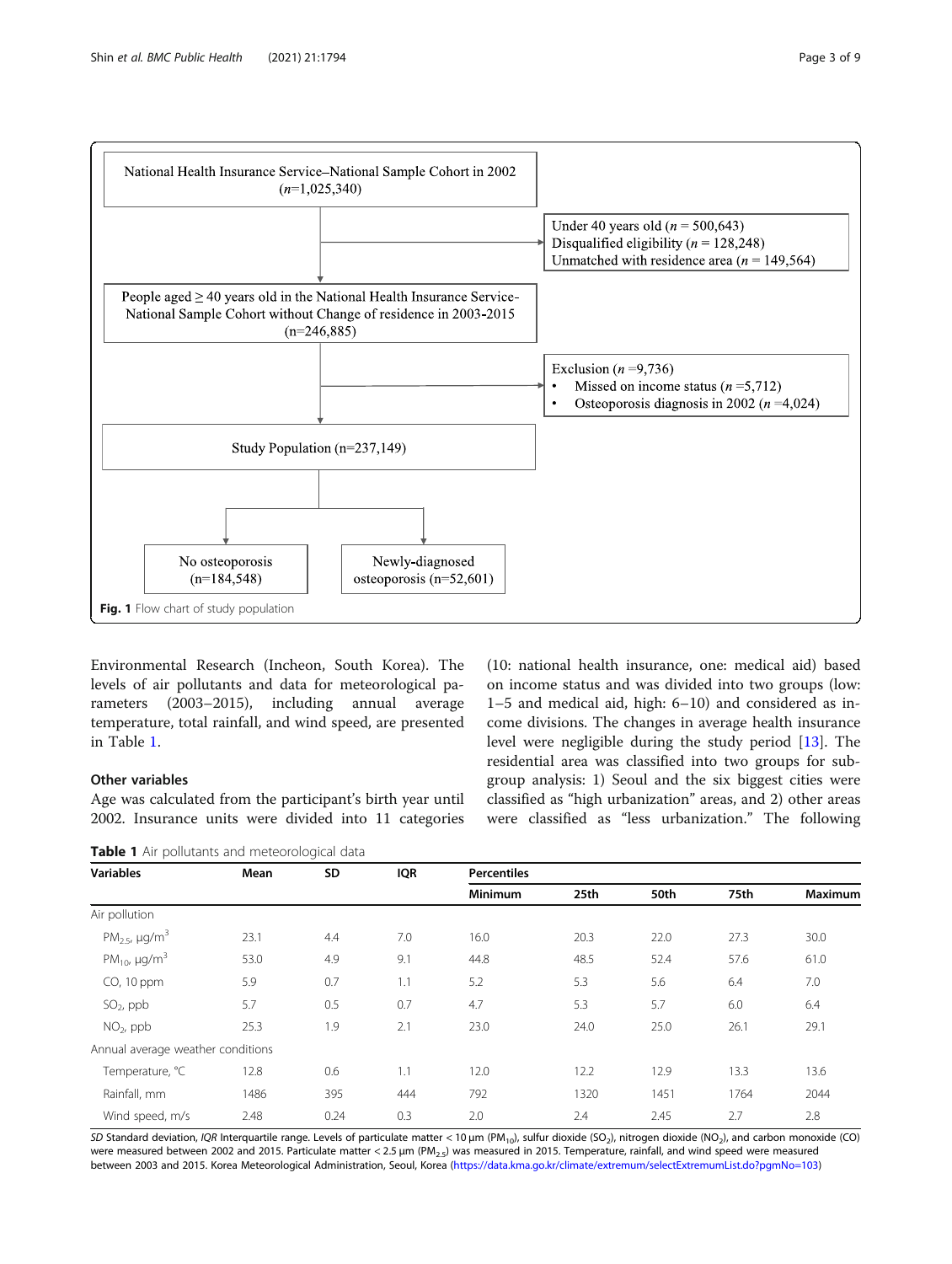significant comorbidities related to osteoporosis were surveyed based on physician diagnosis before the first diagnosis of osteoporosis using ICD-10 codes: peptic ulcer disease (K25), diabetes mellitus (E10–E14), cerebrovascular disease (I63, I64), peripheral vascular disease (I73), chronic pulmonary disease (J44), congestive heart failure (I50), myocardial infarction (I21, I22), malignancy including solitary organ, leukemia, and lymphoma (C00– C97), liver disease (K74), hemiplegia (G81–G83), and chronic kidney disease (N18). Mental disorders were classified as sensitive information and masked (F\*). Therefore, based on the sensitive and masked information, mental disorders could not be differentiated in detail.

## Statistical analyses

Continuous variables are presented as mean with standard deviation, and categorical variables are presented as number and percentage. We compared the characteristics of study subjects between the osteoporosis and nonosteoporosis groups using the t-test and chi-square test. We calculated the hazard ratio (HR) and 95% confidence interval (CI) for newly diagnosed osteoporosis cases

**Table 2** Baseline characteristics  $(n = 237,149)$ 

using the Cox proportional hazard regression model after adjusting for age, sex, income, urbanization, comorbidities, and meteorological data. We also calculated pinteraction values to compare the subgroup-HR for age (divided by 65 years), sex (male and female), and urbanization (high: Seoul and the six biggest cities in Korea, and low: the other areas) to find an effect modification of these risk factors by adding an interaction term (level of risk factor [age, sex, and residence] X presence of osteoporosis). All analyses were performed using SAS software 9.4 (SAS Institute Inc., Cary, NC, USA), and  $P < 0.05$  was considered to indicate statistical significance.

## Results

The characteristics of the 237,149 subjects enrolled in this study are shown in Table 2. During the observation period, 52,601 patients with osteoporosis (22.2%) were newly diagnosed and treated. The incidence rate was 5.6% in males and 37.6% in females. The osteoporosis patient group was older and had a higher proportion of females, less urbanization, and more comorbidities than the non-osteoporosis group. However, there was no

|                             | No osteoporosis ( $n = 184,548$ ) | Osteoporosis<br>$(n = 52,601)$ | P- value |
|-----------------------------|-----------------------------------|--------------------------------|----------|
| Age, year                   | $50.1 \pm 8.7$                    | $56.7 \pm 9.6$                 | < 0.001  |
| Sex                         |                                   |                                | < 0.001  |
| Male                        | 107,764 (94.4)                    | 6394 (5.6)                     |          |
| Female                      | 76,784 (62.4)                     | 46,207 (37.6)                  |          |
| Income levels               |                                   |                                | 0.824    |
| Lower                       | 58,269 (77.8)                     | 16,635 (22.2)                  |          |
| Upper                       | 126,279 (77.9)                    | 35,966 (22.1)                  |          |
| Urbanization                |                                   |                                | < 0.001  |
| High                        | 87,979 (79.5)                     | 22,723 (20.5)                  |          |
| low                         | 96,569 (76.4)                     | 29,878 (23.6)                  |          |
| Peptic ulcer disease        | 22,698 (12.3)                     | 10,236 (19.5)                  | < 0.001  |
| Diabetes mellitus           | 20,930 (11.3)                     | 8479 (16.1)                    | < 0.001  |
| Cerebrovascular disease     | 3555 (1.93)                       | 1988 (3.78)                    | < 0.001  |
| Peripheral vascular disease | 3146 (1.70)                       | 1981 (3.77)                    | < 0.001  |
| Chronic pulmonary disease   | 1727 (0.94)                       | 926 (1.76)                     | < 0.001  |
| Mental disorder             | 1711 (0.93)                       | 1042 (1.98)                    | < 0.001  |
| Congestive heart failure    | 790 (0.43)                        | 544 (1.03)                     | < 0.001  |
| Myocardial infarction       | 513 (0.28)                        | 188 (0.36)                     | 0.003    |
| Malignancy                  | 391 (0.21)                        | 159 (0.30)                     | < 0.001  |
| Liver disease               | 379 (0.21)                        | 131 (0.25)                     | < 0.001  |
| Hemiplegia                  | 354 (0.19)                        | 147 (0.28)                     | < 0.001  |
| Chronic kidney disease      | 304 (0.16)                        | 101 (0.19)                     | 0.181    |

Data were presented as mean ± standard deviation or number (percentage). P values were obtained by t test or chi-square test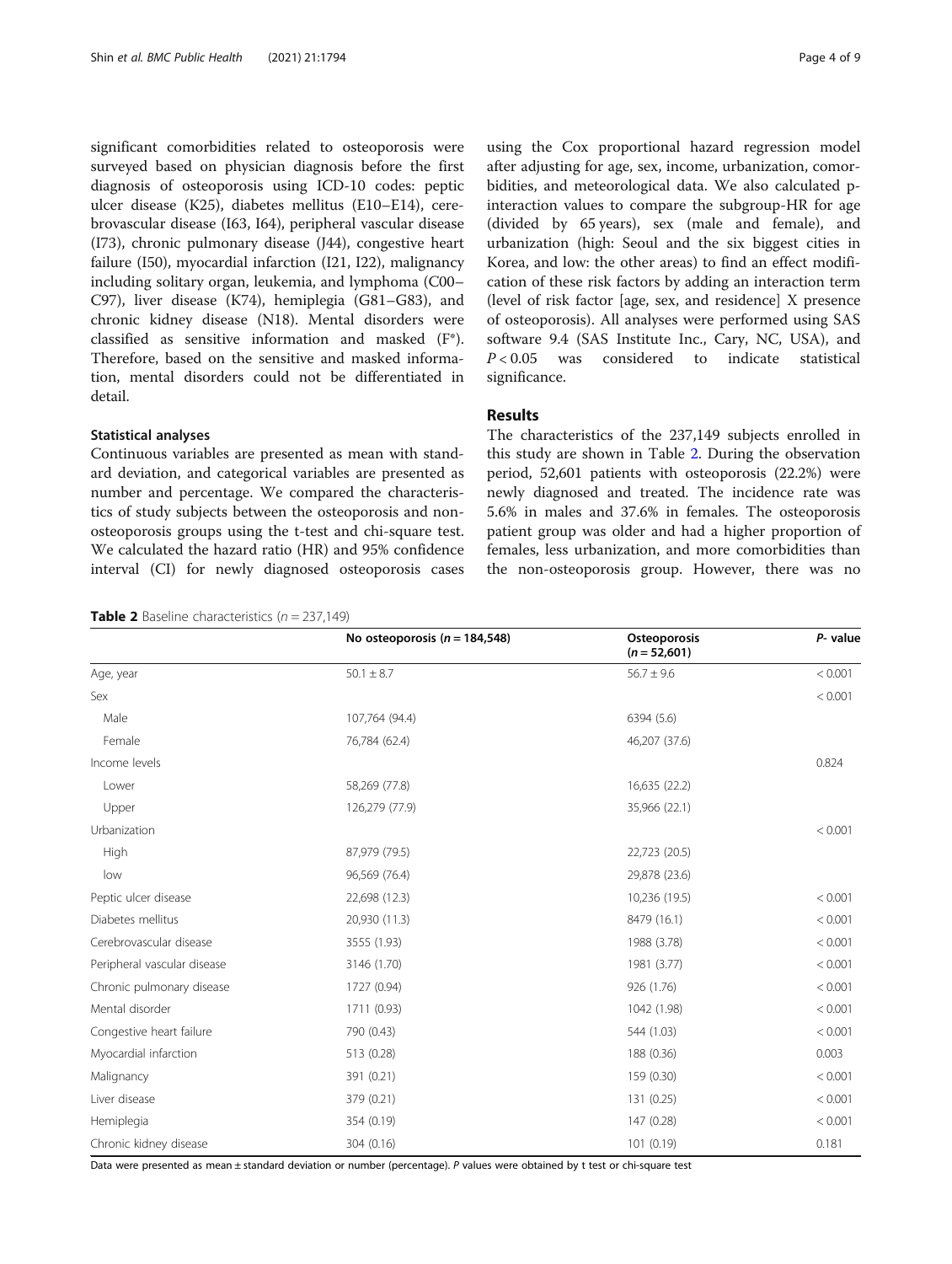significant difference in income level according to diagnosis of osteoporosis.

Table 3 shows the incidence rate per 100,000 personyears, HR, and 95% CI for newly diagnosed osteoporosis cases according to the levels of air pollutants. Higher concentrations of  $PM_{10}$  were associated with increased incidence of osteoporosis ( $p = 0.021$ ), but the result was not dose dependent. The HRs (95% CI) of osteoporosis based on exposure to  $NO<sub>2</sub>$  and  $SO<sub>2</sub>$  increased, but a significant difference was not observed. No association was found between exposure to CO or  $PM_{2.5}$  and osteoporosis.

HRs and 95% confidence interval (CI) were obtained by the Cox-proportional hazard model after adjusting for age, sex, income levels, urbanization, comorbidities, and meteorological data.

Figure [2](#page-5-0) shows the association between  $PM_{10}$  and newly diagnosed osteoporosis according to sex, age (65 years), and urbanization. We found an association between osteoporosis and quartile of  $PM_{10}$  in female subjects (adjusted sub-HR [Q4]: 1.065, 95% CI: 1.003– 1.129), those aged < 65 years (adjusted sub-HR [Q2]: 1.040, 95% CI: 1.010–1.072), and those of low urbanization (adjusted sub-H R [Q4]: 1.052, 95% CI:

Table 3 The hazard ratios (HRs) of osteoporosis incidence according to the levels of air pollutants

| <b>Ouartile</b><br>for air<br>pollutants |                | Case/         | Annual<br>incidence<br>rate per | Total $(n = 237, 149)$ |                |       |                |
|------------------------------------------|----------------|---------------|---------------------------------|------------------------|----------------|-------|----------------|
|                                          |                | participants  |                                 | <b>HR</b>              | 95% CI         |       | P for<br>trend |
|                                          |                |               | 100,000                         |                        | Upper<br>Lower |       |                |
| $PM_{10}$                                | Q1             | 12,805/59,520 | 1655                            | 1                      |                |       | 0.021          |
|                                          | Q <sub>2</sub> | 12,450/56,657 | 1690                            | 1.034                  | 1.009          | 1.062 |                |
|                                          | Q <sub>3</sub> | 12,699/58,297 | 1682                            | 1.023                  | 0.997          | 1.050 |                |
|                                          | Q4             | 14,647/62,675 | 1798                            | 1.035                  | 1.009          | 1.063 |                |
| NO <sub>2</sub>                          | Q1             | 11,270/56,710 | 1529                            | 1                      |                |       | 0.602          |
|                                          | Q2             | 11,047/55,175 | 1540                            | 1.005                  | 0.981          | 1.029 |                |
|                                          | Q3             | 13,423/58,788 | 1756                            | 1.015                  | 0.988          | 1.042 |                |
|                                          | Q4             | 16,861/66,476 | 1951                            | 1.021                  | 0.992          | 1.051 |                |
| SO <sub>2</sub>                          | Q1             | 12,542/57,916 | 1666                            | 1                      |                |       | 0.062          |
|                                          | Q <sub>2</sub> | 13,523/59,347 | 1753                            | 0.998                  | 0.975          | 1.022 |                |
|                                          | Q <sub>3</sub> | 12,249/58,741 | 1604                            | 0.976                  | 0.951          | 1.000 |                |
|                                          | Q4             | 14,287/61,145 | 1797                            | 1.001                  | 0.974          | 1.026 |                |
| CO                                       | Q1             | 12,324/56,262 | 1685                            | 1                      |                |       | 0.753          |
|                                          | Q <sub>2</sub> | 13,856/61,355 | 1737                            | 1.001                  | 0.977          | 1.026 |                |
|                                          | O3             | 14,176/62,220 | 1753                            | 1.007                  | 0.981          | 1.034 |                |
|                                          | Q4             | 12,245/57,312 | 1643                            | 0.998                  | 0.971          | 1.023 |                |
| PM <sub>2.5</sub>                        | Q1             | 748/52,226    | 1433                            | 1                      |                |       | 0.506          |
|                                          | Q <sub>2</sub> | 718/51,355    | 1399                            | 0.993                  | 0.965          | 1.022 |                |
|                                          | Q <sub>3</sub> | 957/68,450    | 1398                            | 0.983                  | 0.956          | 1.010 |                |
|                                          | Q4             | 984/65,118    | 1511                            | 1.007                  | 0.985          | 1.029 |                |

1.019–1.087). P-interaction values were sex ( $p = 0.007$ ), age (divided at 65 years,  $p = 0.015$ ), and urbanization (< 0.001).

### **Discussion**

This nationwide, retrospective, population-based Korean cohort study used claims data and found that long-term exposure to  $PM_{10}$  was positively associated with incidence of osteoporosis. Notably, we confirmed that the effect of  $PM_{10}$  on newly diagnosed osteoporosis was more evident in females, subjects aged < 65 years, and those who resided in a non-metropolitan area (low urbanization). The association between air pollution and osteoporosis has not been studied widely because it has been considered an intrinsic factor [[14\]](#page-7-0). However, this study confirmed that exposure to air pollutants might be an independent risk factor for osteoporosis in the general population.

Bones can serve as a reservoir for sequestration of air pollutants [[14\]](#page-7-0). Therefore, pollutants directly can affect the bone and have an indirect effect through decreased vitamin D level, decreased osteoblasts, and increased osteoclasts [\[14](#page-7-0)]. Air pollution can absorb Ultraviolet B (UVB) photons that can restrict the amount of solar UVB radiation reaching the Earth's surface. Air pollution also diminishes the cutaneous photosynthesis of vitamin D by elevating parathyroid hormone levels, increasing bone resorption, and decreasing total body BMD [[15](#page-7-0), [16\]](#page-7-0). A low air quality index in Isfahan, Iran, was associated with reduced UVB radiation and vitamin D deficiency in young children despite the region having high sunlight exposure [\[17](#page-7-0)]. We confirmed that  $PM_{10}$  was the only significant source of air pollution related to incidence of osteoporosis in Korean adults aged ≥40 years. One report indicated that PM concentrations directly decreased the serum level of parathyroid hormone and BMD in 692 middle-aged men in the USA [[18](#page-7-0)]. Our study could not show a causal relationship between  $PM_{10}$  and osteoporosis because we were not able to access individuals' serum vitamin D or parathyroid hormone levels in the claims data; however, based on the results from previous studies, we hypothesize underlying mechanisms [\[15](#page-7-0)–[18\]](#page-7-0).

One important finding that often is neglected is consideration of differences for patients with chronic renal failure, which impacts vitamin D metabolism, although the result was not statistically significant [\[16](#page-7-0), [19\]](#page-7-0). The effects of vitamin D metabolism on renal function cannot be concluded but also cannot be ruled out. One study reported that renal function was not a risk factor for osteoporosis after adjusting for age and other confounding factors in 776 postmenopausal Chinese women, similar to the results of our study [[20](#page-7-0)]. Therefore, we can consider the independent role of vitamin D,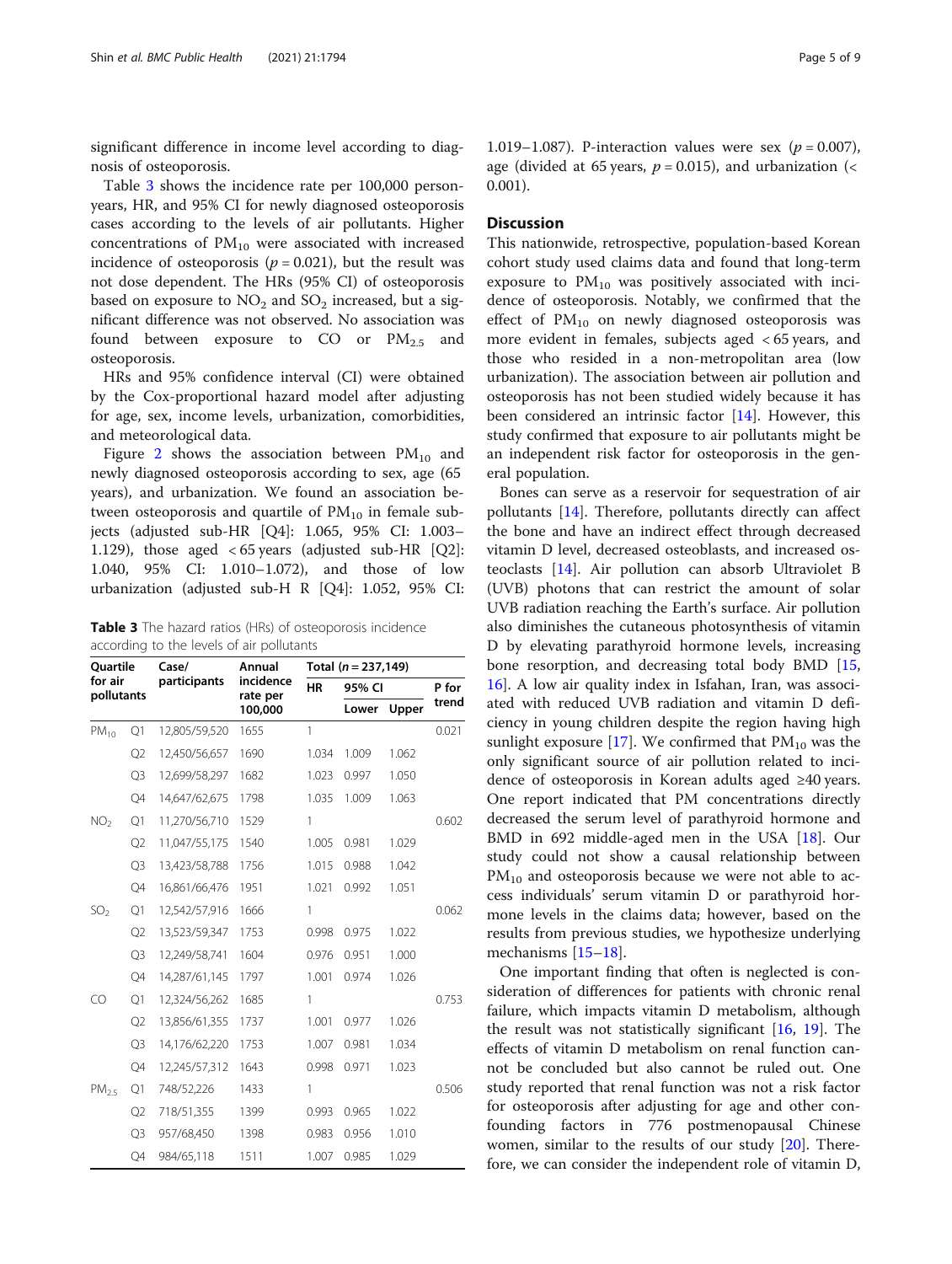<span id="page-5-0"></span>

not through kidney dysfunction, in the association between exposure to air pollutants and incidence of osteoporosis. A cross-sectional US population-based study indicated that the parathyroid hormone levels did not differ according to amount of air pollution  $[11]$  $[11]$  $[11]$ . In addition, exposure to air pollutants can lead to increased systemic inflammation through specific proinflammatory cytokines such as tumor necrosis factor-α, interleukin (IL)-1β, IL-6, and IL-17, which affect osteoblast and osteoclast differentiation and function [\[21](#page-8-0), [22](#page-8-0)]. An increase in oxidative damage with advancing age represents a general pathophysiological mechanism for age-related osteoporosis [\[23](#page-8-0)]. However, osteoporosis that results from exposure to air pollutants can increase further in those younger than 65 years due to frequent social engagements compared to older people aged 65 or older. Therefore, it is necessary to carefully interpret the mechanism for these findings based on further research on the association between air pollution and incidence of osteoporosis.

In this study, only  $PM_{10}$  among the surveyed pollutants showed an association with incidence of osteoporosis. There are two possible reasons for this association. First, an area-based approach, which assigned exposures at the level of participant community, county, postcode, or census tract, might not be suitable for evaluating the effects of  $NO_2$ ,  $SO_2$ , and CO, which are affected by local sources and exhibit small-scale gradients in concentrations compared to that of PM, which has a relatively homogenous dispersion across space [[24\]](#page-8-0). Second, the concentration of  $NO<sub>2</sub>$  determined in our study might be too low to have a sufficient effect on incidence of osteoporosis. The  $NO<sub>2</sub>$  level reported in the Taiwan study, which showed evidence of an association between  $NO<sub>2</sub>$  level and osteoporosis incidence, was higher than the  $NO<sub>2</sub>$  level determined in our study (highest quartile:  $> 9825.1$  ppb in the Taiwan study vs.  $> 26.1$  ppb in our study) [[8\]](#page-7-0).

 $PM_{2.5}$  has lower source contributions from soil dust and natural sources than does  $PM_{10}$ . It also has higher source contributions from secondary aerosol sources due to atmospheric chemical reaction of gaseous pollutants such as  $SO_2$  and  $NO_2$ , which are associated with greater health hazards [\[25](#page-8-0)]. However,  $PM_{2.5}$  showed no association with incidence of osteoporosis. This result is likely because the mean  $PM_{2.5}$  level was lower in this study than in the study in rural China that showed a correlation with incidence of osteoporosis (mean  $\pm$  SD:  $23.1 \pm 4.4 \,\mathrm{\upmu g/m^3}$  vs.  $72.1 \pm 1.9 \,\mathrm{\upmu g/m^3}$  [\[9](#page-7-0)]. The reason for this finding might be a threshold effect at a low level of air pollutants or that the association between PM and osteoporosis might not be clear or the relationship might be non-linear particular cut-off values of air pollutants [\[26\]](#page-8-0). Furthermore, the results might not have reflected the regional deviation for that year because we only measured the average level of  $PM_{2.5}$  in 2015, and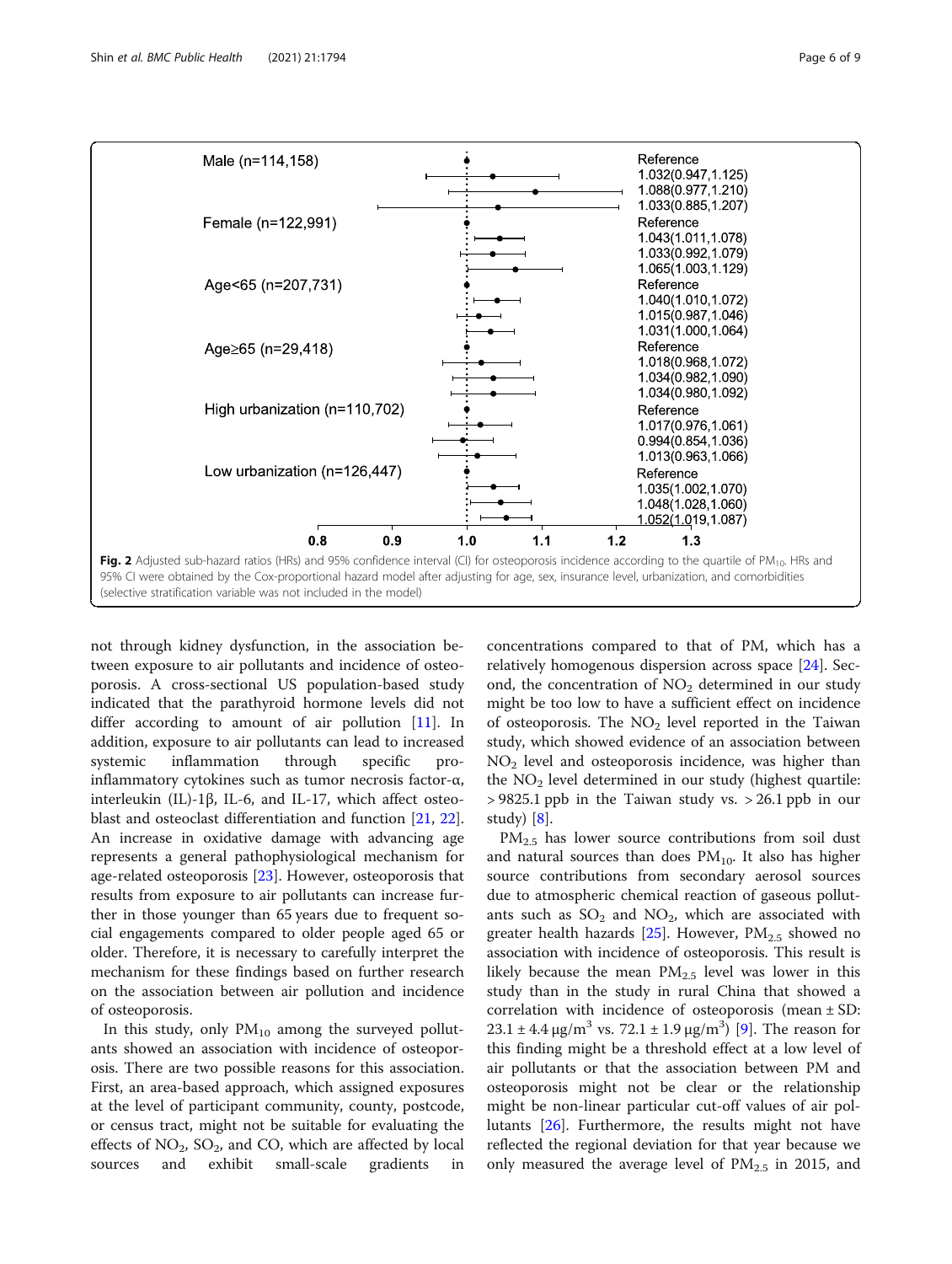observed the incidence of osteoporosis in the same period. Therefore, we cannot confirm if  $PM_{2.5}$  is associated with osteoporosis, and future research should reassess the associations for more than 1 year.

An increased risk of osteoporosis with higher air pollution levels was observed in female subjects, while there was no association in male subjects. Although little is known about the effect on sex in the association between air pollutants and osteoporosis, the reason for the difference between males and females is attributable to decreased estrogen level due to air pollutants can cause bone loss by upregulation of receptor activator of nuclear factor kappa-B ligand (RANKL), osteoblast proliferation, or osteoprotegerin production [[21\]](#page-8-0). In contrast with the results of this study, the Oslo Health Study showed no association between long-term exposure to  $PM_{10}$  and  $PM_{2.5}$  from 1992 to 2001 in women and negative associations in men aged 75 or 76 years [[10\]](#page-7-0). Because our study was conducted and focused on the incidence of osteoporosis, the decreased estrogen effects caused by air pollutants might have a strong influence in menopausal women rather than women in their 70s, as reported in the Oslo Health Study. Furthermore, our study reported higher levels of  $PM_{10}$  and  $PM_{2.5}$  (53.0  $\mu$ g/m<sup>3</sup> and  $23.1 \,\mu g/m^3$ ) than those reported in the Oslo Health Study (14.9  $\mu$ g/m<sup>3</sup> and 12.5  $\mu$ g/m<sup>3</sup>). The effects of the different bone health indicators: self-reported forearm fracture and bone mineral density vs. osteoporosis diagnosis and treatment have to consider the associations between air pollution and osteoporosis incidence [\[10](#page-7-0)].

According to level of urbanization, bone health tends to be indicated by lifestyle differences in the amount and type of physical activity and dietary intake of calcium and vitamins. However, lifestyle might not influence BMD directly or relatively influence bone size [\[27](#page-8-0)]. Additionally, osteoporosis diagnoses have been confirmed earlier in rural areas than in urban areas [[28](#page-8-0)]. We found a more hazardous effect of  $PM_{10}$  on osteoporosis incidence in less urbanized areas. The composition of air pollution caused by burning wood and coal in less urbanized areas should be controlled to compare according to urbanization level  $[9]$  $[9]$ . Furthermore, the levels of vitamin D in indoor/outdoor life and air pollutants should be considered when these results are interpreted.

This study reported the associations after adjusting for a wide range of comorbidities that contribute to osteoporosis. Peptic ulcer disease is an independent risk factor for osteoporosis regardless of calcium intake [[29](#page-8-0)]. Additionally, chronic diseases including cardiovascular disease [\[30\]](#page-8-0), diabetes mellitus [\[31](#page-8-0)], liver disease [\[32](#page-8-0)], musculoskeletal deformity [\[33\]](#page-8-0), depression [[34\]](#page-8-0), and pulmonary disease [\[35](#page-8-0)], which had been diagnosed before

osteoporosis and had similar mechanisms, were controlled. Therefore,  $PM_{10}$  can be understood as an independent risk factor for osteoporosis, although this study did not measure directly patient lifestyle or bodyweight.

This study had several limitations. First, we defined the osteoporosis group based on ICD-10 codes and prescription data and did not include BMD measurement, which is a marker for bone resorption or formation, or serum vitamin D level. Therefore, it is possible that the study subjects do not accurately reflect data for real patients [\[3](#page-7-0), [4](#page-7-0)]. However, the prevalence of osteoporosis defined by BMD measurement in the last survey was similar to the results of this study  $[36]$  $[36]$ . Second, our data lacked information on the severity of osteoporosis and risk factors, including body mass index, diet pattern, estrogen replacement, smoking, alcohol consumption, education, and physical activity. This study was performed based on population groups and did not reflect individual factors. Additionally, the effects of meteorological variables on air pollution were important to consider because negative associations of temperature, wind speed, and humidity with  $PM_{10}$  have been confirmed [\[37](#page-8-0)]. Although the actual impacts of meteorological variables on air pollution are unclear in current long-term analysis because the relative changes are minimal [\[38\]](#page-8-0), further studies considering various meteorological factors are needed. Third, individual concentrations of air pollution are not available to estimate the effect in the same administrative districts. Consequently, the air pollution level of an administrative district could be influenced by the adjacent sources of air pollution (e.g., transportation, industry). Therefore, this study has limitations that do not reflect individual exposure concentrations, and there are challenges with applying these data to interpolation analysis. Fourth, we targeted only newly diagnosed osteoporosis cases to assess the effects of air pollution and were not able to account for the associations between osteoporotic fracture, osteosarcopenia, and air pollution. Finally, it is important to consider biases that can arise from exclusion of subjects due to nonmatching because of the location of air pollution surveillance stations and residence area. In spite of these limitations, this study contributed to the understanding and clinical considerations for bone health because there are only a limited number of studies on the relationship between air pollution and osteoporosis in the general population with long-term exposure to  $PM_{10}$ ,  $NO_2$ ,  $SO_2$ , and CO.

In conclusion, we found an association between longterm exposure to  $PM_{10}$  and newly diagnosed osteoporosis in Korean adults aged ≥40 years using nationwide population-based data and air pollution measurements from nationwide surveillance stations. The association between exposure to  $PM_{10}$  and incidence of osteoporosis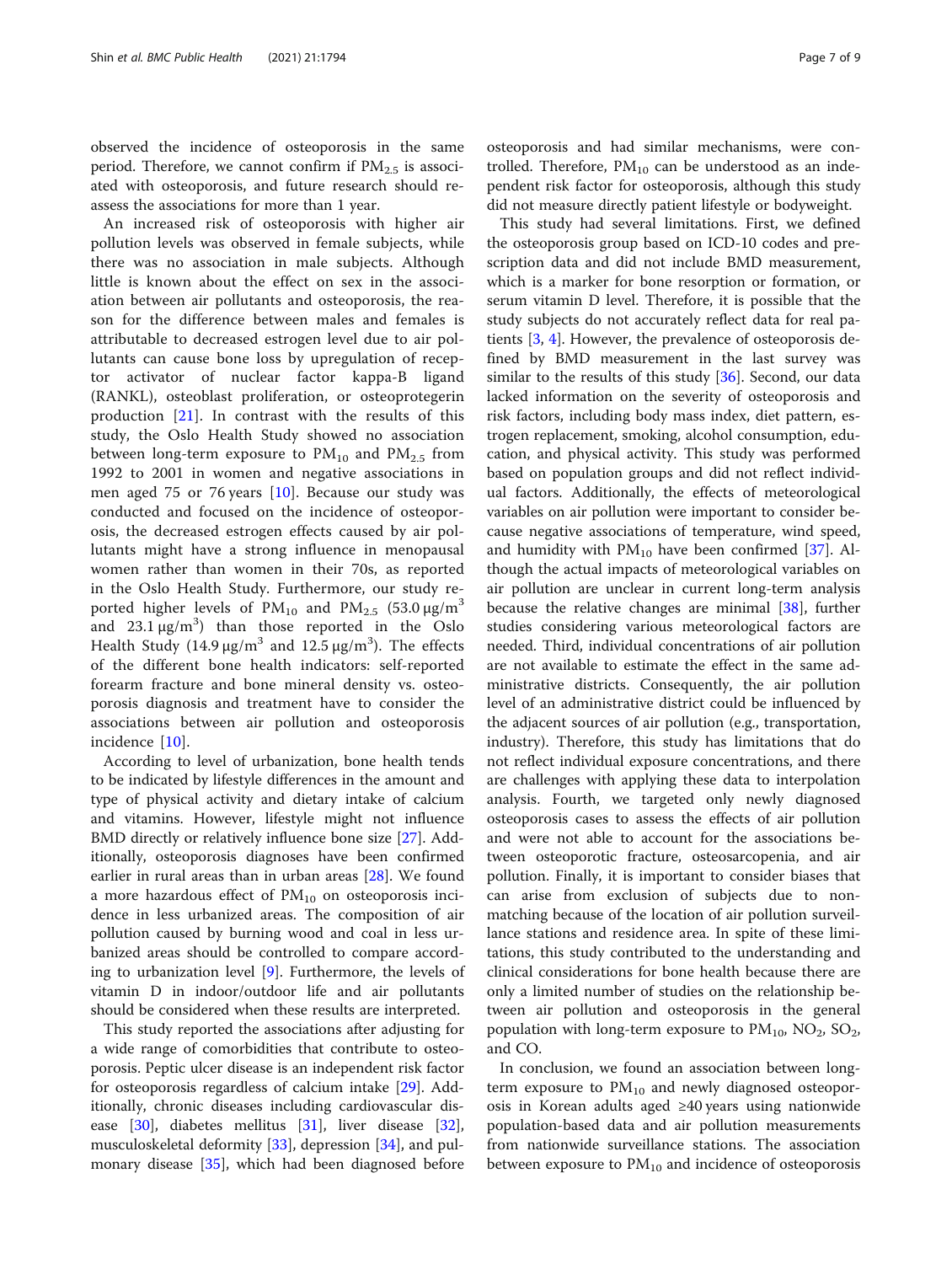<span id="page-7-0"></span>differed according to participant characteristics. However,  $PM_{2.5}$ , NO<sub>2</sub>, CO, and SO<sub>2</sub> did not affect the incidence of osteoporosis. The development of dence of osteoporosis. The development of environmental policies to control air pollution can improve human health, including bone health. Further studies are warranted to identify the associations of severity of osteoporosis with treatment effect and air pollution, considering individual confounding factors.

#### Supplementary Information

The online version contains supplementary material available at [https://doi.](https://doi.org/10.1186/s12889-021-11866-7) [org/10.1186/s12889-021-11866-7.](https://doi.org/10.1186/s12889-021-11866-7)

Additional file 1.

#### Acknowledgements

Not Applicable.

#### Authors' contributions

All authors contributed to the study's conception and design. JS, HJK, KJK, and SHH performed the material preparation and data analysis. JS wrote the first draft of the manuscript. HJK, KJK, and SHH reviewed and performed editing. All authors read and approved the final manuscript.

#### Funding

Research Institute of Medical Science Konkuk University of Medicine.

#### Availability of data and materials

The datasets used and/or analyzed during the current study are available from the corresponding author on reasonable request and with the National Health Insurance Sharing Service's permission.

#### **Declarations**

#### Ethics approval and consent to participate

The study was conducted in accordance with the principles of the Declaration of Helsinki, and this study was approved by the Institutional Review Boards (IRBs) of the Clinical Research Ethics Committee of Konkuk University Medical Center, Seoul, Korea (KUH 2019–05-017). The requirement for informed consent was waived by the Institutional Review Boards (IRBs) of the Clinical Research Ethics Committee of Konkuk University Medical Center, Seoul, Korea (KUH 2019–05-017), because this research did not include information identifying individuals using previously collected data released from the general public.

#### Consent for publication

Not Applicable.

#### Competing interests

The authors declare that they have no conflict of interests.

#### Author details

<sup>1</sup>Department of Family Medicine, Konkuk University Medical Center, Konkuk University School of Medicine, Seoul, South Korea. <sup>2</sup>Department of Family Medicine, Konkuk University Medical Center, Chungju Hospital, Konkuk University School of Medicine, Chungju, South Korea. <sup>3</sup>Department of Neuroscience, Konkuk University School of Medicine, Seoul, South Korea. 4 Department of Neurology, Konkuk University Medical Center, Konkuk University School of Medicine, 120-1 Neungdong-ro, Gwangjin-gu, Seoul 05030, South Korea.

#### Received: 26 March 2021 Accepted: 27 September 2021 Published online: 06 October 2021

#### References

1. Hadji P, Hardtstock F, Wilke T, Joeres L, Toth E, Möckel L, et al. Estimated epidemiology of osteoporosis diagnoses and osteoporosis-related high

fracture risk in Germany: a German claims data analysis. Arch Osteoporos. 2020;15(1):127. [https://doi.org/10.1007/s11657-020-00800-w.](https://doi.org/10.1007/s11657-020-00800-w)

- 2. Kwon YJ, Park KS, Choi BH, Kim BS, Ha YC. Prevalence of osteoporosis and effectiveness of screening test using ultrasound bone densitometry and education in a community-dwelling population. J Korean Med Sci. 2017; 32(2):352–6. <https://doi.org/10.3346/jkms.2017.32.2.352>.
- 3. Choi HJ, Shin CS, Ha YC, Jang S, Jang S, Park C, et al. Burden of osteoporosis in adults in Korea: a national health insurance database study. J Bone Miner Metab. 2012;30(1):54–8. <https://doi.org/10.1007/s00774-011-0280-x>.
- 4. Ha YC, Kim HY, Jang S, Lee YK, Kim TY. Economic burden of osteoporosis in South Korea: claim data of the National Health Insurance Service from 2008 to 2011. Calcif Tissue Int. 2017;101(6):623–30. [https://doi.org/10.1007/s00223-](https://doi.org/10.1007/s00223-017-0320-1) [017-0320-1](https://doi.org/10.1007/s00223-017-0320-1).
- 5. Cai S, Fan J, Zhu L, Ye J, Rao X, Fan C, et al. Bone mineral density and osteoporosis in relation to all-cause and cause-specific mortality in NHANES: a population-based cohort study. Bone. 2020:115597. [https://doi.org/10.101](https://doi.org/10.1016/j.bone.2020.115597) [6/j.bone.2020.115597.](https://doi.org/10.1016/j.bone.2020.115597)
- 6. Burge R, Dawson-Hughes B, Solomon DH, Wong JB, King A, Tosteson A. Incidence and economic burden of osteoporosis-related fractures in the United States, 2005-2025. J Bone Miner Res. 2007;22(3):465–75. [https://doi.](https://doi.org/10.1359/jbmr.061113) [org/10.1359/jbmr.061113.](https://doi.org/10.1359/jbmr.061113)
- 7. Kim KJ, An JH, Kim KJ, Yu JH, Kim NH, Yoo HJ, et al. Prevalence of osteoporosis among North Korean women refugees living in South Korea: a comparative cross-sectional study. BMJ Open. 2020;10(6):e036230. [https://](https://doi.org/10.1136/bmjopen-2019-036230) [doi.org/10.1136/bmjopen-2019-036230.](https://doi.org/10.1136/bmjopen-2019-036230)
- 8. Chang KH, Chang MY, Muo CH, Wu TN, Hwang BF, Chen CY, et al. Exposure to air pollution increases the risk of osteoporosis: a nationwide longitudinal study. Medicine (Baltimore). 2015;94(17):e733. [https://doi.org/10.1097/MD.](https://doi.org/10.1097/MD.0000000000000733) [0000000000000733](https://doi.org/10.1097/MD.0000000000000733).
- 9. Qiao D, Pan J, Chen G, Xiang H, Tu R, Zhang X, et al. Long-term exposure to air pollution might increase prevalence of osteoporosis in Chinese rural population. Environ Res. 2020;183:109264. [https://doi.org/10.1016/j.envres.2](https://doi.org/10.1016/j.envres.2020.109264) [020.109264.](https://doi.org/10.1016/j.envres.2020.109264)
- 10. Alver K, Meyer HE, Falch JA, Sogaard AJ. Outdoor air pollution, bone density and self-reported forearm fracture: the Oslo health study. Osteoporos Int. 2010;21(10):1751–60. [https://doi.org/10.1007/s00198-009-1130-8.](https://doi.org/10.1007/s00198-009-1130-8)
- 11. Feizabad E, Hossein-Nezhad A, Maghbooli Z, Ramezani M, Hashemian R, Moattari S. Impact of air pollution on vitamin D deficiency and bone health in adolescents. Arch Osteoporos. 2017;12(1):34. [https://doi.org/10.1007/s11](https://doi.org/10.1007/s11657-017-0323-6) [657-017-0323-6.](https://doi.org/10.1007/s11657-017-0323-6)
- 12. Alvaer K, Meyer HE, Falch JA, Nafstad P, Sogaard AJ. Outdoor air pollution and bone mineral density in elderly men - the Oslo health study. Osteoporos Int. 2007;18(12):1669–74. [https://doi.org/10.1007/s00198-007-](https://doi.org/10.1007/s00198-007-0424-y) [0424-y.](https://doi.org/10.1007/s00198-007-0424-y)
- 13. Lee J, Lee JS, Park SH, Shin SA, Kim K. Cohort profile: the National Health Insurance Service-National Sample Cohort (NHIS-NSC), South Korea. Int J Epidemiol. 2017;46(2):e15. <https://doi.org/10.1093/ije/dyv319>.
- 14. Nguyen TV. Air pollution: a largely neglected risk factor for osteoporosis. Lancet Planet Health. 2017;1(8):e311–e2. [https://doi.org/10.1016/s2542-51](https://doi.org/10.1016/s2542-5196(17)30143-2) [96\(17\)30143-2.](https://doi.org/10.1016/s2542-5196(17)30143-2)
- 15. Hoseinzadeh E, Taha P, Wei C, Godini H, Ashraf GM, Taghavi M, et al. The impact of air pollutants, UV exposure and geographic location on vitamin D deficiency. Food Chem Toxicol. 2018;113:241–54. [https://doi.org/10.1016/j.](https://doi.org/10.1016/j.fct.2018.01.052) [fct.2018.01.052](https://doi.org/10.1016/j.fct.2018.01.052).
- 16. Mousavi SE, Amini H, Heydarpour P, Amini Chermahini F, Godderis L. Air pollution, environmental chemicals, and smoking may trigger vitamin D deficiency: evidence and potential mechanisms. Environ Int. 2019;122:67–90. [https://doi.org/10.1016/j.envint.2018.11.052.](https://doi.org/10.1016/j.envint.2018.11.052)
- 17. Kelishadi R, Moeini R, Poursafa P, Farajian S, Yousefy H, Okhovat-Souraki AA. Independent association between air pollutants and vitamin D deficiency in young children in Isfahan, Iran. Paediatr Int Child Health. 2014;34(1):50–5. [https://doi.org/10.1179/2046905513Y.0000000080.](https://doi.org/10.1179/2046905513Y.0000000080)
- 18. Prada D, Zhong J, Colicino E, Zanobetti A, Schwartz J, Dagincourt N, et al. Association of air particulate pollution with bone loss over time and bone fracture risk: analysis of data from two independent studies. Lancet Planet Health. 2017;1(8):e337–e47. [https://doi.org/10.1016/S2542-5196\(17\)30136-5.](https://doi.org/10.1016/S2542-5196(17)30136-5)
- 19. Afsar B, Elsurer Afsar R, Kanbay A, Covic A, Ortiz A, Kanbay M. Air pollution and kidney disease: review of current evidence. Clin Kidney J. 2019;12(1):19– 32. [https://doi.org/10.1093/ckj/sfy111.](https://doi.org/10.1093/ckj/sfy111)
- 20. Li S, Zhan J, Wang Y, Wang Y, He J, Huang W, et al. Association between renal function and bone mineral density in healthy postmenopausal